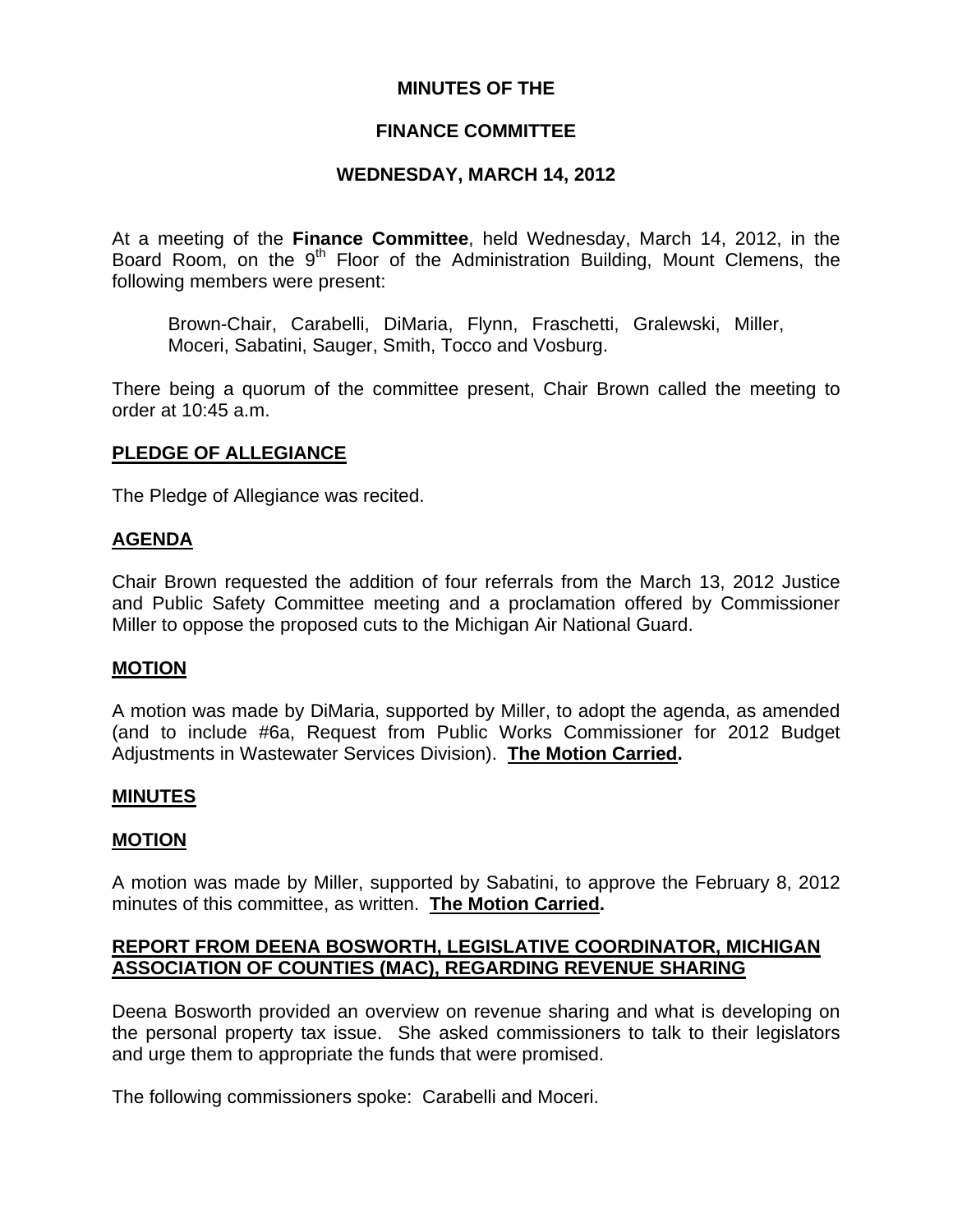## **MOTION**

A motion was made by Moceri, supported by Gralewski, to receive and file the report from Deena Bosworth. **The Motion Carried.** 

# **REQUEST FROM PUBLIC WORKS COMMISSIONER FOR 2012 BUDGET ADJUSTMENTS IN WASTEWATER SERVICES DIVISION**

Bill Misterovich and Jim Pistilli overviewed their request for salary increases for four positions. Mr. Misterovich noted what the new salaries would be: Public Works Commissioner, \$137,540; Chief Deputy Public Works Commissioner, \$101,870; Finance Office, 89,631 and Operations Manager-Engineering, \$89,105.

## **COMMITTEE RECOMMENDATION – MOTION**

A MOTION WAS MADE BY DiMARIA, SUPPORTED BY SAUGER, TO RECOMMEND THAT THE BOARD OF COMMISSIONERS APPROVE AN INCREASE IN SALARIES FOR THE FOLLOWING POSITIONS BY THE AMOUNTS INDICATED: PUBLIC WORKS COMMISSIONER (\$26,000), CHIEF DEPUTY PUBLIC WORKS COMMISSIONER (\$14,000), PUBLIC WORKS OFFICE FINANCE OFFICER (\$14,000) AND PUBLIC WORKS OFFICE ENGINEERING OPERATIONS MANAGER (\$14,000) TO BE FUNDED BY THE MACOMB COUNTY WASTEWATER DISPOSAL DISTRICT, NOT THE COUNTY OF MACOMB, DUE TO ADDITIONAL JOB RESPONSIBILITIES TAKEN ON AS A RESULT OF THE COMMENCEMENT OF THE MACOMB INTERCEPTOR DRAIN AND OAKLAND MACOMB INTERCEPTOR DRAIN PROJECTS; FURTHER, A COPY OF THIS BOARD OF COMMISSIONERS' ACTION IS DIRECTED TO BE DELIVERED FORTHWITH TO THE OFFICE OF THE COUNTY EXECUTIVE.

The following commissioner spoke: Fraschetti.

Board Chair Vosburg offered a friendly amendment: THAT THIS IS CONTINGENT UPON BEING IN COMPLIANCE WITH THE COUNTY CHARTER AND STATE STATUTE. That was accepted by the maker and supporter.

The following commissioner spoke: Sauger.

Commissioner Flynn confirmed that the communities will be paying for this out of the percentage that they are charged for running this interceptor project. Mr. Misterovich explained that there are 11 communities in the district and they are invoiced on a monthly basis and these types of costs will be included in the sewer rate that they are charged. Commissioner Flynn said he wanted to make sure that the increased personnel and pension costs would be charged back to the communities and Mr. Misterovich said they would commit to paying that expense.

The following commissioner spoke: Smith.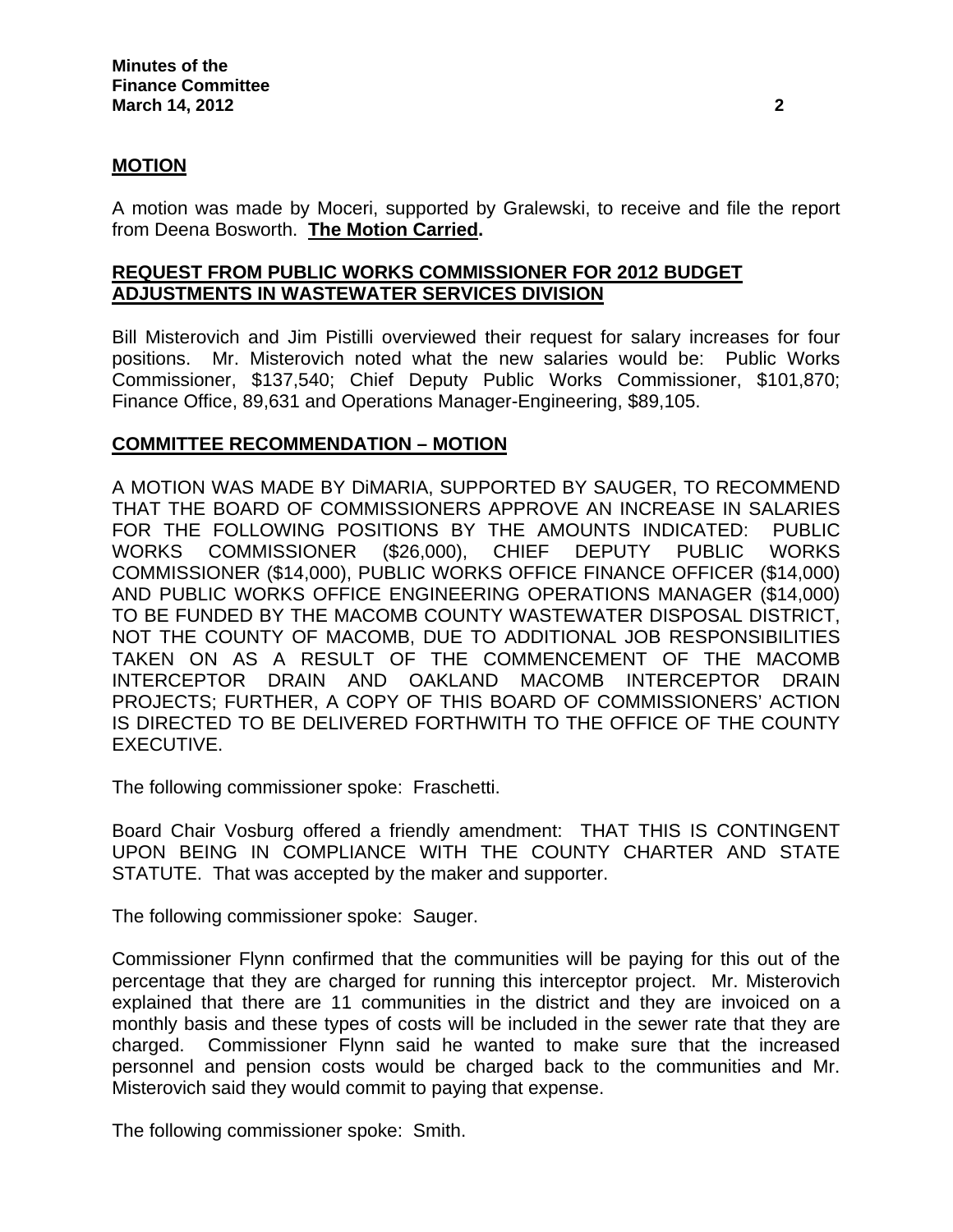Chair Brown requested an update at a future meeting on the transition to the Detroit Water and Sewerage Department system.

A ROLL CALL VOTE WAS TAKEN AS FOLLOWS:

VOTING YES WERE CARABELLI, DiMARIA, FLYNN, FRASCHETTI, GRALEWSKI, MOCERI, SABATINI, SAUGER, SMITH, TOCCO, VOSBURG AND BROWN. THERE WERE 12 "YES" VOTES.

VOTING NO WAS MILLER. THERE WAS 1 "NO" VOTE.

#### **THE MOTION CARRIED.**

# **RECOMMENDATIONS FROM JUSTICE & PUBLIC SAFETY COMMITTEE MEETING OF 3-14-12**

#### **COMMITTEE RECOMMENDATION – MOTION**

A MOTION WAS MADE BY DiMARIA, SUPPORTED BY CARABELLI, TO RECOMMEND THAT THE BOARD OF COMMISSIONERS APPROVE THE FOLLOWING:

A) CONCUR IN THE REQUEST OF THE SHERIFF'S OFFICE AND FINANCE DEPARTMENT AND APPROVE 2012 BUDGET ADJUSTMENTS OF ROLLING FORWARD THE ENDING 2011 BALANCES IN THE FOLLOWING ACCOUNTS: 22930549 TARGET, 22930520 JAIL MINISTRY, 22930501 BOOKING FEE, 22930580 OWI FORFEITURE, 22930510 HONOR GUARD, 22930542 MACE, 22930536 SET STATE AND 22930535 SET FEDERAL;

B) ACCEPT \$192,986 IN REMONUMENTATION GRANT FUNDS, GRANT YEAR 2012, PROVIDED BY THE STATE OF MICHIGAN, OFFICE OF LAND SURVEY AND REMONUMENTATION AND TO AUTHORIZE ITS INCLUSION IN THE MACOMB COUNTY REMONUMENTATION BUDGET; APPROVE AND AUTHORIZE FOR EXECUTION FOR GRANT YEAR 2012 THE MONUMENTATION-SURVEYOR CONTRACTS AND THE PEER GROUP MEMBER CONTRACTS; FILE THE STATUS REPORT DETAILING THE WORK COMPLETED THROUGH THE MACOMB COUNTY REMONUMENTATION PROGRAM FROM 1993-2011;

C) APPROVE THE 2012 BUDGET ADJUSTMENT FOR THE 13TH YEAR OF THE JUVENILE ACCOUNTABILITY BLOCK GRANT IN THE AMOUNT OF \$42,854 WITH \$38,569 IN GRANT FUNDING AND A \$4,285 CASH MATCH FOR JUVENILE DRUG COURT OPERATIONS; THE CASH MATCH IS TO BE TAKEN FROM THE ADULT DRUG COURT GENERAL FUND CONTRIBUTION AND

D) APPROVE THE 2012 BUDGET AMENDMENTS FOR FUND 350 FOR NEW EMERGENCY MANAGEMENT GRANTS IN THE NET AMOUNT OF \$1,262,861 FOR THE NEW 2010 OPERATION STONEGARDEN GRANT PROGRAM AND THE 2010 HOMELAND SECURITY GRANT PROGRAM;

FURTHER, A COPY OF THIS BOARD OF COMMISSIONERS' ACTION IS DIRECTED TO BE DELIVERED FORTHWITH TO THE OFFICE OF THE COUNTY EXECUTIVE.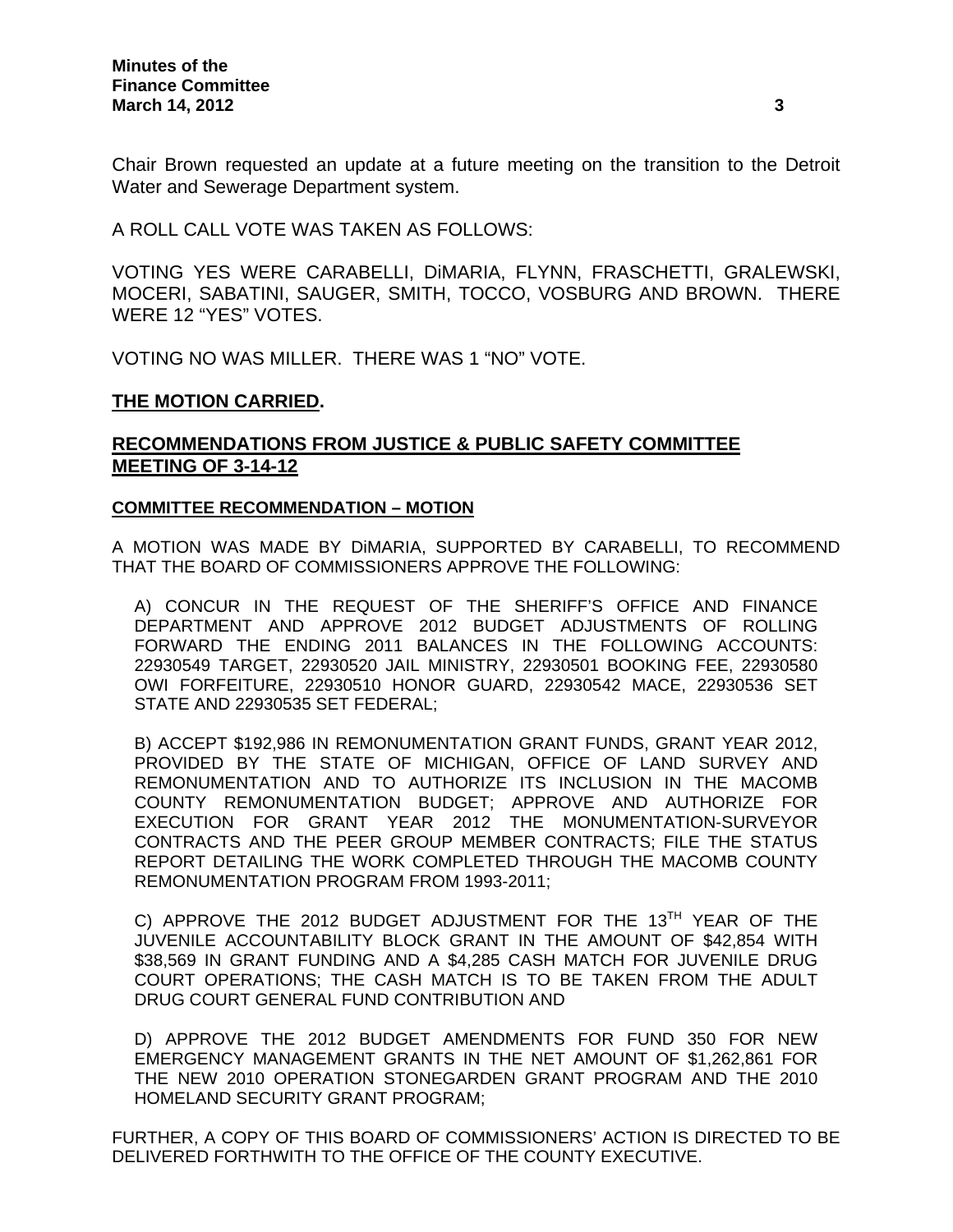The following commissioners spoke: Tocco and Fraschetti.

Commissioner Moceri offered a friendly amendment to add the following language to A, C and D: FURTHER, THIS BUDGET ACTION ADDRESSES BUDGETARY ISSUES ONLY. IT DOES NOT CONSTITUTE THE COMMISSION'S APPROVAL OF ANY COUNTY CONTRACT. IF A CONTRACT REQUIRES COMMISSION APPROVAL UNDER THE COUNTY'S CONTRACTING POLICY OR THE COUNTY'S PROCUREMENT ORDINANCE, SUCH APPROVAL MUST BE SOUGHT SEPARATELY. That was accepted by the maker and supporter.

Chair Brown called for a vote on the motion, as amended, and **THE MOTION CARRIED.** 

## **APPOINTMENT OF LAW FIRM**

### **MOTION**

A motion was made by Tocco, supported by Carabelli, to concur in the appointment of the law firm of Garan Lucow Miller, PC to represent the County defendants in the litigation entitled Robert Crosby vs. David Abbott and Macomb County, which is pending in Federal District Court.

The following commissioner spoke: Tocco.

Chair Brown called for a vote on the motion and **The Motion Carried.** 

### **ADOPTION OF PROCLAMATIONS**

Board Chair Vosburg withdrew her proclamation supporting the National Guard and Reserve and spoke in support of the proclamation offered by Commissioner Miller opposing the proposed cuts to the Michigan Air National Guard.

### **COMMITTEE RECOMMENDATION – MOTION**

A MOTION WAS MADE BY CARABELLI, SUPPORTED BY DiMARIA, TO RECOMMEND THAT THE BOARD OF COMMISSIONERS ADOPT THE FOLLOWING PROCLAMATIONS:

COMMEMORATING MAY 19-25, 2012 AS NATIONAL SAFE BOATING WEEK **(OFFERED BY BOARD CHAIR)** AND

OPPOSING THE PROPOSED CUTS TO THE MICHIGAN AIR NATIONAL GUARD **(OFFERED BY MILLER)**.

# **THE MOTION CARRIED.**